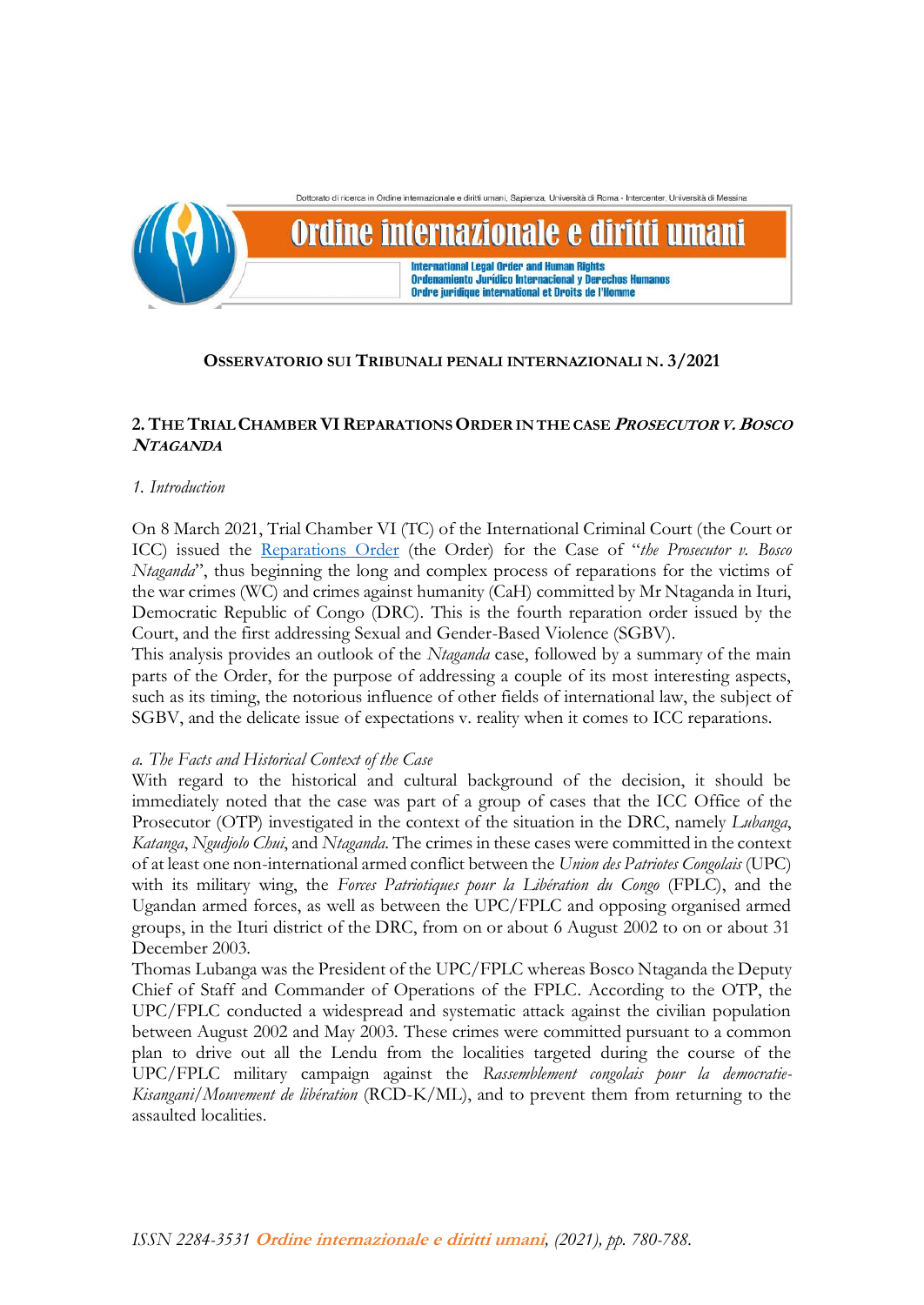# *b. Procedural History of the Case*

The Pre-Trial Chamber I issued an [arrest warrant](https://www.icc-cpi.int/CourtRecords/CR2007_03633.PDF) for Mr Ntaganda on 22 August 2006. He voluntarily surrendered to the ICC on 22 March 2013, marking the Court's first voluntary surrender. His trial stage started in September 2015, and on 8 July 2019 the Trial Chamber VI (TC) issued its [Judgment,](https://www.icc-cpi.int/CourtRecords/CR2019_03568.PDF) convicting Mr Ntaganda of five counts of crimes against humanity and thirteen counts of war crimes, namely: murder and attempted murder, rape, sexual slavery, persecution, forcible transfer of population, intentionally directing attacks against civilians, pillage, ordering the displacement of the civilian population, conscripting and enlisting children under the age of 15 years into an armed group and using them to participate actively in hostilities, intentionally directing attacks against protected objects, and destroying the adversary's property.

On 7 November 2019, the TC issued the [Sentencing Judgment,](https://www.icc-cpi.int/CourtRecords/CR2019_03568.PDF) imposing on Mr Ntaganda a joint sentence of thirty years of imprisonment. These decisions were followed by the currently analysed TC [Reparations Order](https://www.icc-cpi.int/CourtRecords/CR2021_01889.PDF) of 8 March 2021, and the Appeals Chamber (AC) confirmation of both the [Judgment](https://www.icc-cpi.int/CourtRecords/CR2021_03027.PDF) and the [Sentencing](https://www.icc-cpi.int/CourtRecords/CR2021_03030.PDF) on 30 March 2021.

# *2. The Ntaganda Reparations Order*

#### *a. The Principles*

The TC started by recognizing that reparations fulfil two main purposes: oblige those responsible for serious crimes to repair the harm they have caused and enable the Court to ensure that offenders account for their acts. They also aim, to the extent *possible* and *achievable*, to relieve the suffering caused by serious crimes, afford justice to the victims by addressing the consequences of the wrongful acts committed by the convicted person, deter future violations, and enable the victims to recover their dignity (paras. 2-3).

It proceeded to address the Principles on Reparations – namely:  $(1)$  victims;  $(2)$  harm;  $(3)$ types and modalities of reparations; (4) liability; (5) defence rights; and (6) other principles. On (1) victims, the TC determined, among other things: that beneficiaries encompass victims that fulfil the "nexus" requirement (meaning there must be a causal nexus between the crime and the harm suffered); that natural persons can be direct victims (whose harm is the result of the commission of the crime) or indirect victims (those who suffer as a result of the harm caused to direct victims), while legal persons must have sustained direct harm; and that a person may qualify simultaneously as both direct and indirect victim for different crimes, and thus seek reparations for the different harms (paras. 31-40).

On (2) harm, the TC explained that it denotes hurt, injury and damage either material, physical and/or psychological (para. 68). This may be manifested through a combination thereof, which denotes damage to the life plan of the victim, transgenerational harm, or harm suffered by persons as members of a family or community (para. 71); especially because inherent features of the crimes under the Court's jurisdiction result in mass victimization (para. 74). As to causation, there must be a direct link between the crime and the harm (para. 76). The TC also clarified that what the 'appropriate' standard of proof is and what is 'sufficient' for the purposes of a victim meeting the burden of proof, will depend upon the specific circumstances of the case, including any difficulties the victims may face in obtaining evidence (para. 77).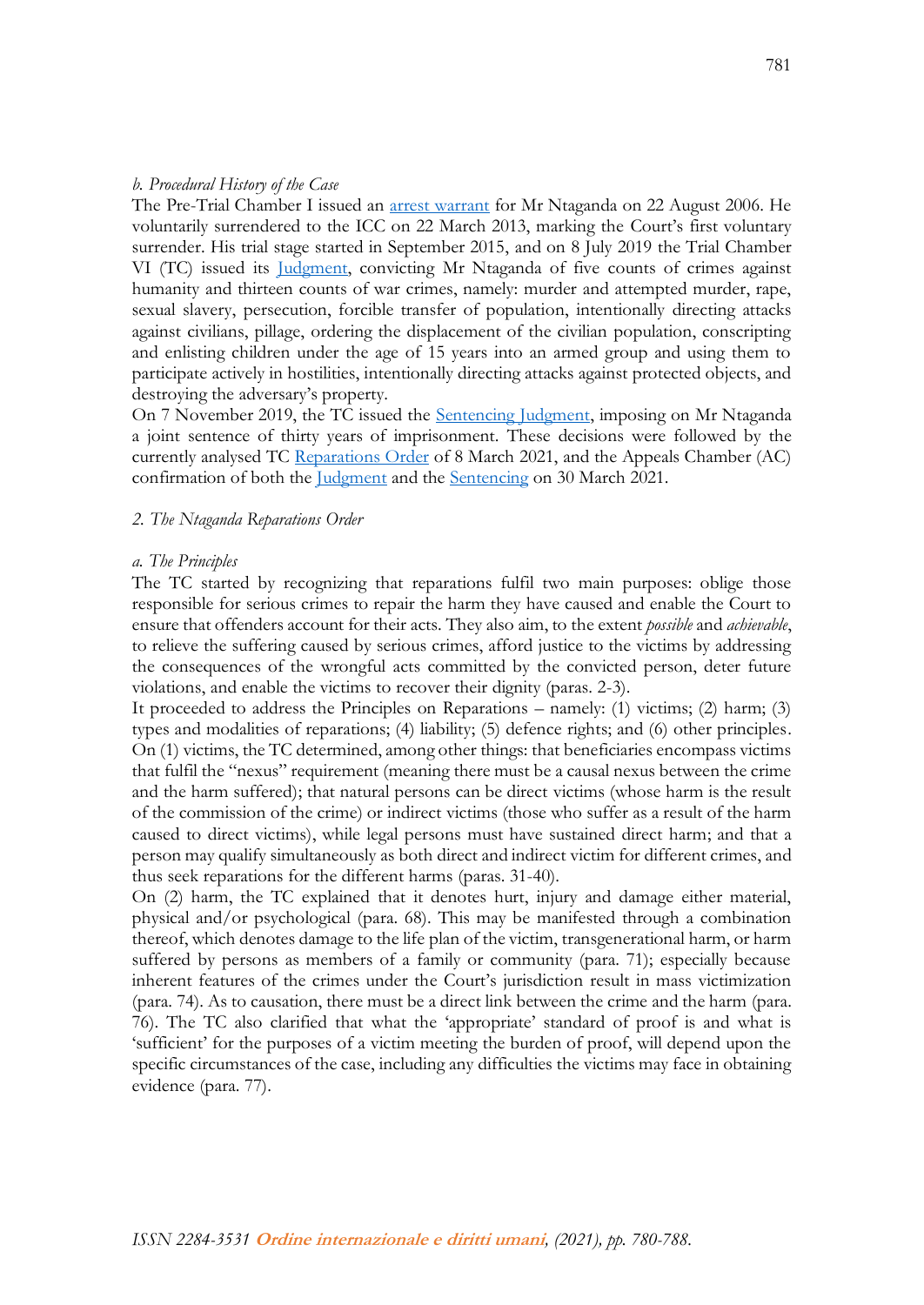On (3) Types and Modalities of Reparation, the TC recalled that pursuant to Rule 97 of the Rules of Procedure and Evidence, the types of reparations can be individual or collective, and that such types of reparations are not mutually exclusive and can be awarded concurrently. According to Article 75 of the Rome Statute, reparations modalities include restitution, compensation and rehabilitation. Reparations must be proportional, prompt, and adequate; follow prioritisation criteria, and may even take transformative purposes (paras. 78-95).

On Liability, the TC highlighted that the convicted person's liability for reparations must be proportionate to the harm caused, in the specific circumstances of the case. On the other hand, the judges identified factors which are irrelevant for the determination of the liability of the convicted person, including the responsibility of other persons and organizations, the convicted person's financial situation, and the potential resources available to the TFV. Additionally, according to the principle of no over-compensation, the goal of reparations is not to punish the convicted person but to repair the harm caused (paras. 96-100).

As to the Rights of the Defence, the TC only recalled that the principles on reparations shall not prejudice or be inconsistent with the rights of the convicted person to fair and impartial reparation proceedings (para. 101).

Finally, the TC set out two additional principles. First, it noted that States Parties have the obligation to cooperate fully and are enjoined not to prevent the enforcement of reparation orders or the implementation of awards. In fact, reparations awarded pursuant to a reparations order must not interfere with the *primary responsibility of States* to address the harms suffered and award reparations to victims pursuant to their obligations under other treaties or national law (para. 102). Second, the TC underlined the importance of the publicity of reparation proceedings (para. 103).

# b. *The Reparations*

The TC determined collective reparations against Mr Ntaganda to be made through the TFV (para. 104). Instead of identifying particular victims, it decided to establish their eligibility criteria (paras 105-107). It considered as direct victims: (i) the victims of the attacks, including murder and attempted murder as a CaH and a WC, victims of the crime of directing attacks against the civilian population as a WC, rape and sexual slavery as CaH and WC, persecution as CaH, pillage as WC, forcible transfer and deportation as CaH and displacement of the civilian population as WC, intentionally directing attacks against protected objects and destroying the adversary's property as WC; (ii) child soldiers as victims of the WC of conscripting and enlisting children under the age of fifteen years into an armed groups and using them to participate actively in hostilities, rape and sexual slavery; and, (iii) children born out of rape and sexual slavery (paras. 108-123).

Regarding the latter, the TC specified that children born out of rape and sexual slavery may qualify as *direct* victims since the harm they suffered is the result of the commission of said crimes. On the other hand, children not born out of rape or sexual slavery, but whose mothers were victims of such crimes within the context of the crimes committed by Mr Ntaganda, may be considered as *indirect* victims after the harm they might have suffered as a consequence of the direct victims' own suffering. Remarkably, the TC considered that such recognition is an acknowledgment of the particular harm suffered and may constitute a measure of satisfaction (paras. 122-123).

As for indirect victims, the TC followed its jurisprudence and retook many concepts of the *Lubanga* and *Katanga* cases. For instance, the requirement of the existence of a harm, rather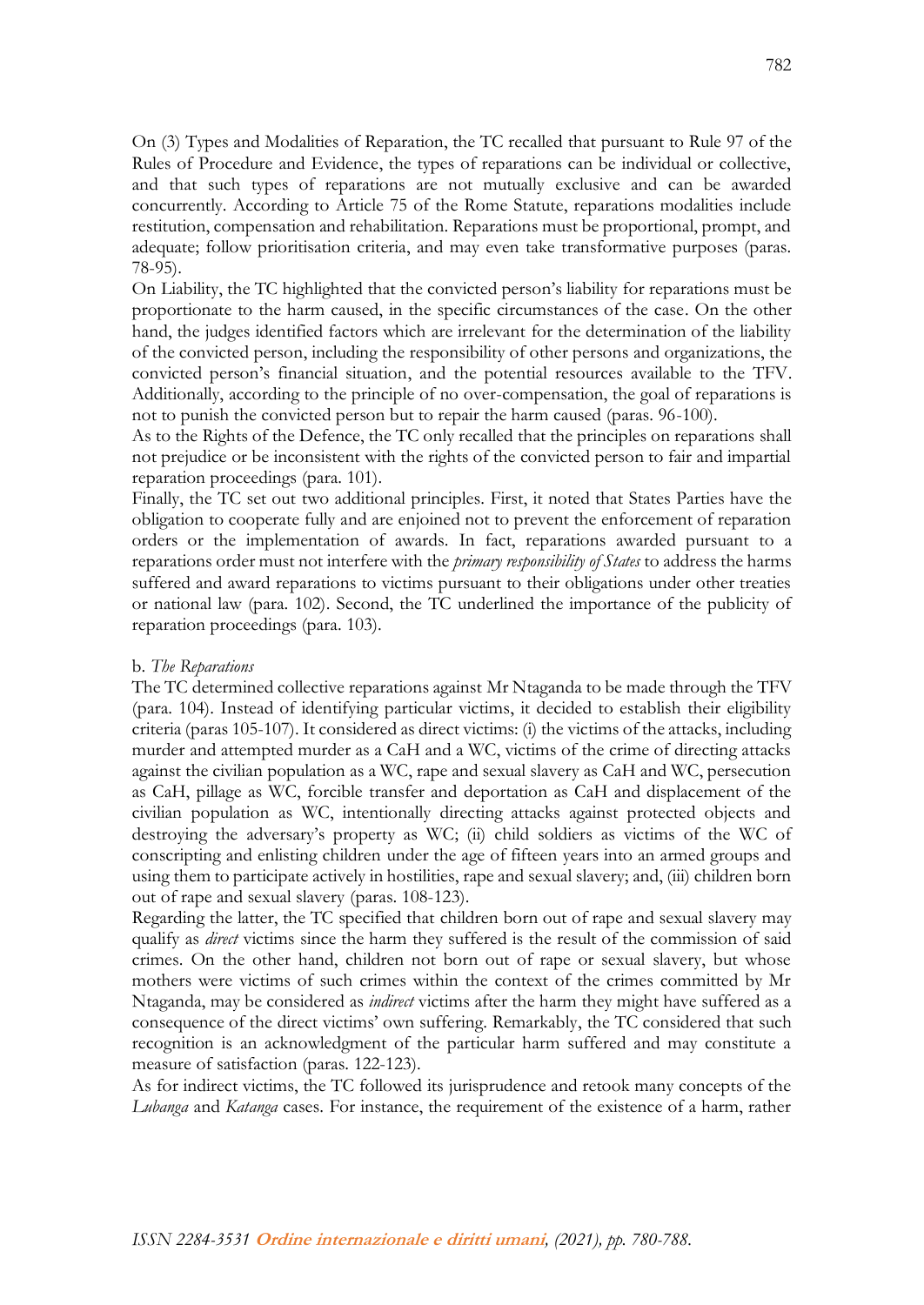than closeness of the family member to the direct victim. It also applied the principle of nondiscrimination in the context of birth and marital rights, in order to include unmarried partners and children born out of wedlock. Finally, it recalled that those who witness the commission of the crime may be irreversibly impacted and fall within this category (paras. 124-128).

When analysing the harm, the TC specified that the causal link between the crime and the personal harm for the purposes of reparations is to be determined in light of the specific circumstances of a case (para. 131) and it is up to the applicant to provide sufficient proof of such link (para. 135). Yet, since reparations proceedings require a less exacting standard of proof than trial proceedings, the TC endorsed the "balance of probabilities" test as the appropriate standard of proof (para.136). Thus, victims eligible for reparations must provide sufficient proof of identity, of the harm suffered, and of the causal link between the crime and the harm (para. 137). When applying this test to sexual crimes there must be a gender inclusive and sensitive approach; accordingly, the victims' coherent and credible account shall be accepted as sufficient evidence to establish their eligibility as victims (para. 139).

Moreover, in the particular circumstances where applicants lack direct proof, factual presumptions shall be relied upon in order to consider certain fact to be established to the requisite standard of proof (para. 143). Most importantly, certain harms may be *presumed* once a victim has proved, on a balance of probabilities standard, to be a victim of the crimes for which Mr Ntaganda was convicted. Accordingly, the TC presumed material, physical, and psychological harm for (i) former child soldiers; (ii) direct victims of rape and sexual slavery; and (iii) indirect victims who are close family members of direct victims of the crimes against child soldiers, rape, and sexual slavery (paras. 144-145).

Likewise, it is not necessary to scrutinise the specific physical and psychological harm alleged by each potential eligible direct victim of the attacks once their eligibility has been established on a balance of probabilities. Hence, the TC presumed physical and psychological harm for (i) direct victims of attempted murder; and (ii) direct victims of the crimes committed during the attacks, who personally experienced the attacks (para. 146).

Lastly, it is not necessary to scrutinise the specific psychological harm alleged by those victims once their eligibility has been established on a balance of probabilities. Thus, the TC also presumed psychological harm for (i) victims who lost their home or material assets with a significant effect on their daily life; and (ii) indirect victims who are close family members of direct victims of murder (para. 147).

When determining the type of harm suffered by the victims, the TC began by noting that they suffered *multidimensional* harm due to the nature of the crimes, which entailed *mass victimisation* (para. 149). The TC once again differentiated between direct victims of the attacks, crimes against child soldiers and rape and sexual violence as well as indirect victims. It proposed a break-down of the harms suffered by each type of victim. Direct victims may suffer, among others: material harm, physical injury and trauma, psychological trauma and the development of psychological disorders, loss of productivity capacity, reduced standard of living and socio-economic opportunities, loss of life plan, loss of adequate healthcare, and peculiar harms related to specific categories such as former child soldiers, direct victims of rape and sexual slavery, and children born out of rape and sexual slavery. On the other hand, indirect victims may suffer, among others: material deprivation and/or psychological harm that accompanies the loss of the family member, psychological harm and trauma as a result of what they witnessed during or after the attacks, harm resulting from aggressive behaviour by former child soldiers, and transgenerational harm of children of direct victims (para. 183).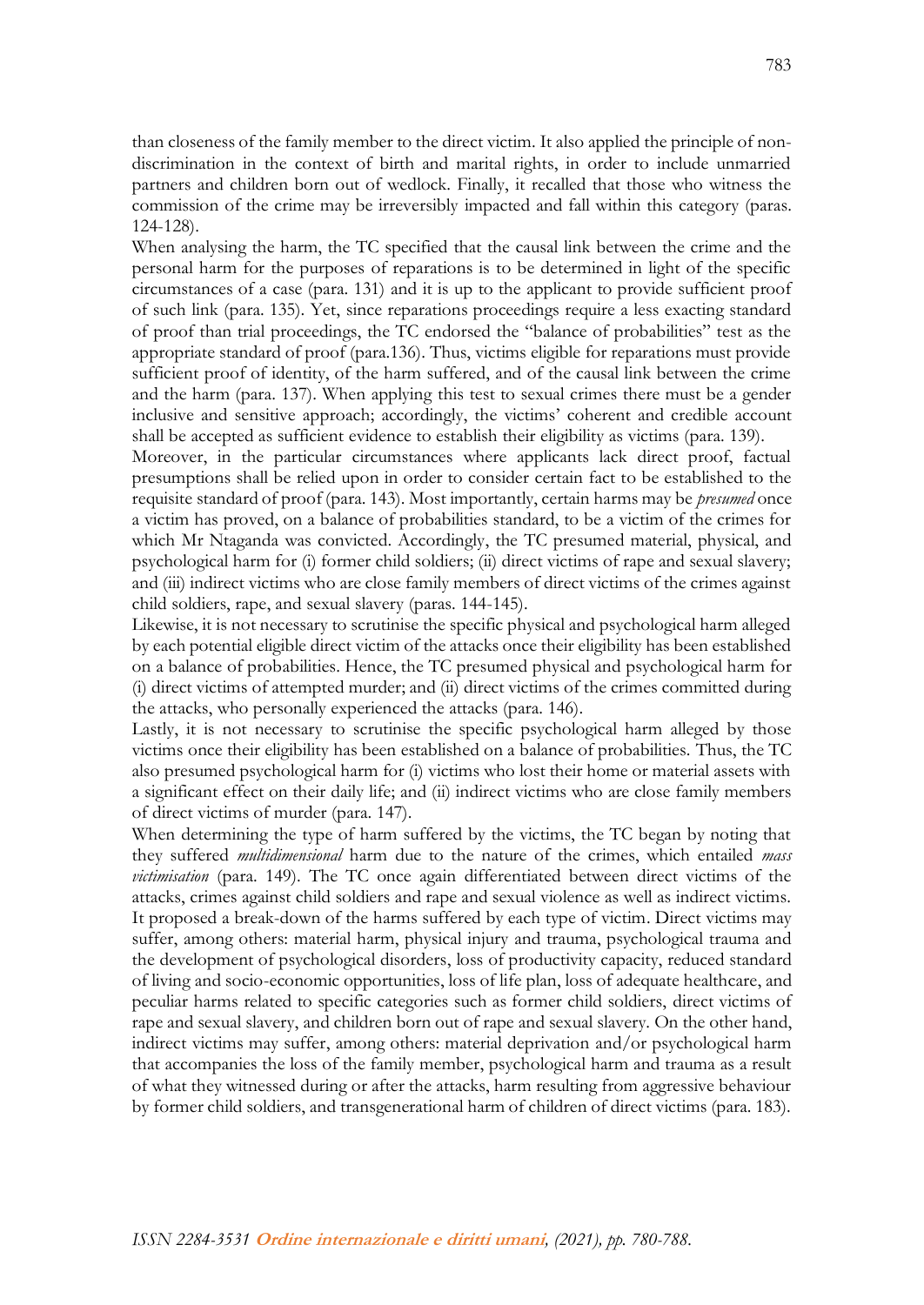Regarding the type of reparations, the TC opted for *collective* reparations with *individualized* components since they may provide a more *holistic* approach to the *multi-faceted* harm suffered by the victims. This *"ensures a more efficient, prompt, and practical approach, as the potential large number of victims would make an individual assessment of their harm for the purposes of granting individual reparations, resource-intensive, time consuming, and, in the end, disproportionate to what could be achieved."*

Additionally, this sort of reparations aims to provide victims with sustainable and long-term livelihood means rather than simply addressing their daily needs on a short-term basis. This approach addresses the concerns that victims should receive equal reparations to avoid awards being a source of jealousy, animosity, or stigmatisation among the affected communities and between interethnic groups, especially given the unstable security situation on the ground (para. 194). These reparations also appear to be appropriate for both victims of rape and sexual violence as well as former child soldiers, who might be reluctant to come forward if they were singled out due to fear of rejection and stigmatization (para. 195).

The TC proposed a combination of the different modalities of reparations: restitution, compensation, rehabilitations (such as medical services, assistance, psychosocial services, trauma based counselling), satisfaction (through campaigns, certificates, outreach programmes to inform of the outcome of the trial, educational campaigns), and symbolic reparations. It notes that Mr Ntaganda may contribute by way of a voluntary apology. Lastly, the TC considered that the conviction, sentencing and reparations order consists in a measure of satisfaction (paras. 197-211).

When determining Mr Ntaganda scope of liability, the TC found him *"liable to repair the full extent of the harm caused to the direct and indirect victims of all crimes for which he was convicted, regardless of the different modes of liability relied on in the conviction and regardless of whether others may have also contributed to the harm"* (para 218). Notably, Mr Ntaganda and his co-perpetrators, including Mr Lubanga are jointly liable *in solidum* to repair the complete extent of the harm caused to the victims. This responsibility *in solidum* implies the right for any of the co-perpetrators who may have repaired, in full or in part, the harms caused to the victims, to seek to recover from the co-perpetrators their proportionate share (para. 219)*.*

Considering the rapport of the present case with the *Lubanga* one, the TC decided to adopt the reparation programmes ordered by Trial Chamber II in the latter in relation to overlapping victims and harms of both cases (para. 220). The additional harm suffered by the victims of rape and sexual slavery and victims of recruitment beyond the temporal scope of the Lubanga case, for which Mr Ntaganda bears sole liability, require additional reparation measures (para. 222).

The TC recalled the irrelevance of indigency and existent funds for reparations determination in addition to States Parties obligation to cooperate fully in the implementation of the present Order. Likewise, it noted that the present Order is without prejudice to the primary responsibility of relevant States, *particularly* the DRC, to address the harms suffered and award reparations to victims in accordance to international obligations and domestic law (paras. 223-225).

Notably, the number of possible beneficiaries remains unknown, with estimations between 1,100 and 100,000 new victims, on top of the 2,121 victims that participated in the proceedings. Only regarding child soldiers, the Registry's assessment is that the 284 participating victims in the *Ntaganda* case have not been impacted by the scope of the conviction, and that all victims recognised to date as potential beneficiaries in the *Lubanga* case are also potentially eligible for reparations under this order (paras. 232-235). The TFV provided an estimated cost to repair the harm caused to the victims (para. 236) and the TC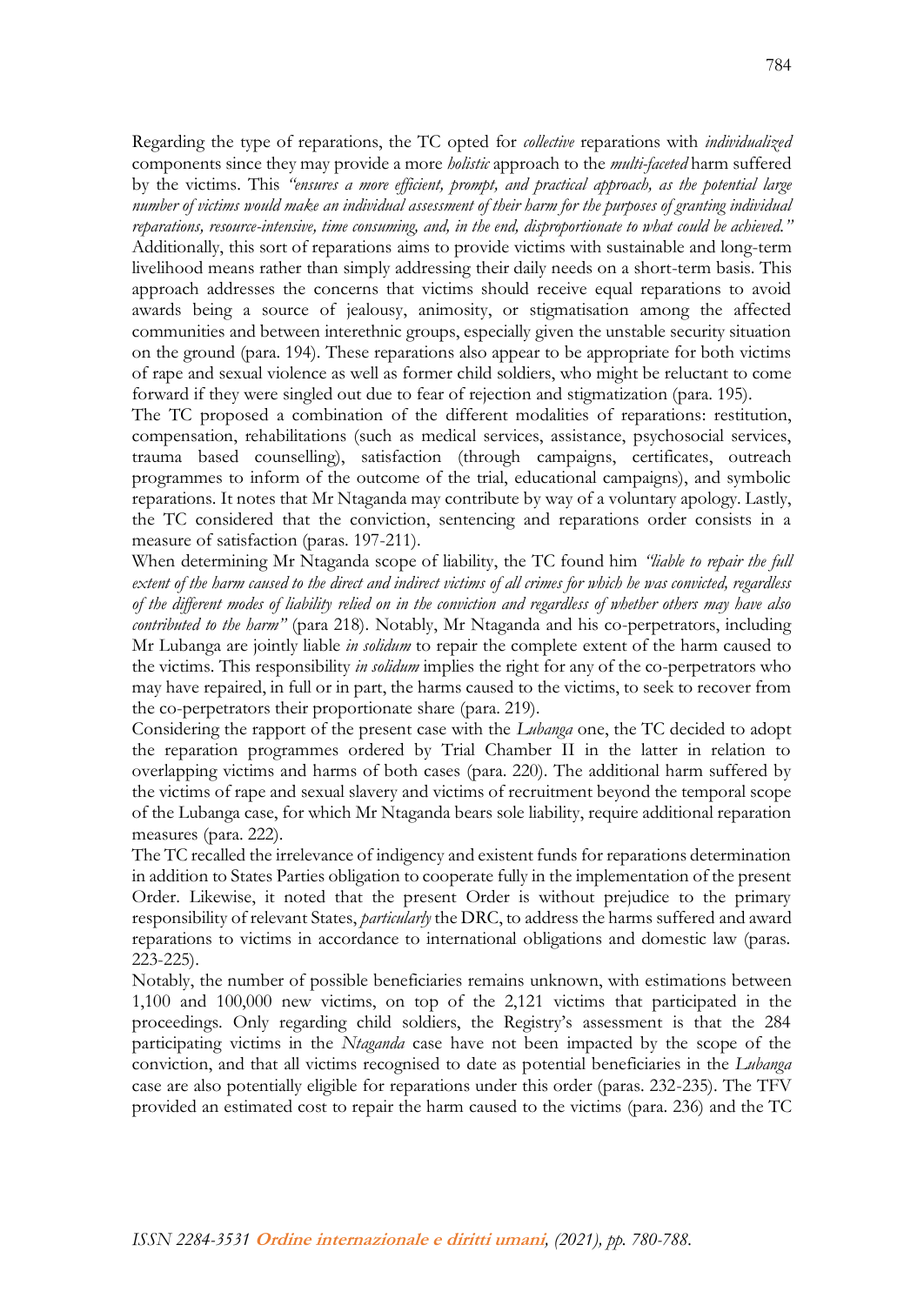proceeded to set the total reparations awards at USD 30,000,000 (thirty million dollars) (para. 247).

#### c. *Implementation*

The TC ordered the TFV to prepare a draft implementation plan (para. 249). Considering Mr Ntaganda indigency, the TC requested the Presidency and the Registry to continue exploring whether he possesses any undiscovered assets and encouraged the TFV to complement the reparation awards to the extent possible and engage in additional *fundraising* efforts to the extent necessary to complement the totality of the award. Most importantly, the TC acknowledged that in order to fully complement the award, substantial fundraising will need to take place and that, depending on the information to be provided by the TFV in its draft implementation plans, it may need to allow for phased and flexible approaches to implementation, including by allowing additional prioritisation and adjustments according to the availability of funds (paras. 254-257).

# *3. Remarks on the Reparations Order*

#### *a. The Timing*

The TC decided to issue the Order prior to the issuance of the AC judgment on conviction and sentence due to the upcoming end of mandate of two of the three Chamber judges. In addition, having recalled the victims' right to prompt reparations, the fact that Mr Ntaganda's crimes took place almost two decades ago and most victims have received little to no assistance so far, and the particular vulnerability of some victims who may require urgent assistance, the Chamber argued that such decision would contribute to more expeditious reparations proceedings (para. 5). However, given that the appeal judgment was rendered only 23 days after the Reparations Order, I find this argument unconvincing. It would have been perhaps more appropriate to argue the opposite: that because the appeal judgment was expected shortly after, any potential reversal of some or all of the charges would not have impacted victims because the implementation work was unlikely to have started.

The ICC practice seems to be ambivalent in this regard. In the *Katanga* and *Al Mahdi* cases it issued the reparations order once the conviction had become final, whereas in *Lubanga* the reparations order was issued before the AC judgement (para. 5, footnote 10).

Some scholars have questioned the logic applied by TC, as perhaps just waiting the 23 days that it took the AC to issue its judgments would have been more in accordance to the interest of the victims (*see* M. LOSTAL, "*The Ntaganda Reparations Order: a marked step towards a victimcentred reparations legal framework at the ICC*", in *EJIL: Talk!*, 24 May 2021, available [here\)](https://www.ejiltalk.org/the-ntaganda-reparations-order-a-marked-step-towards-a-victim-centred-reparations-legal-framework-at-the-icc/).

In any given case, the decision of issuing the Order before the AC decisions had no major implications, as the AC confirmed both judgments. Yet, the fact that the TC felt comfortable enough to issue a reparations order before the judgment was final may also raise questions of impartiality, an undesirable scenario also in light of the stigma or general bias on the presumption of innocence surrounding those accused for atrocity crimes.

#### *b. The Notorious Influence of other International Law Fields*

Considering that reparation is a new topic for the ICC, it is just logical that it reaches out to other fields of law with extensive practice on the matter. The Court constantly engages in transjudicial dialogue with the Regional Human Rights Courts. This is especially evident in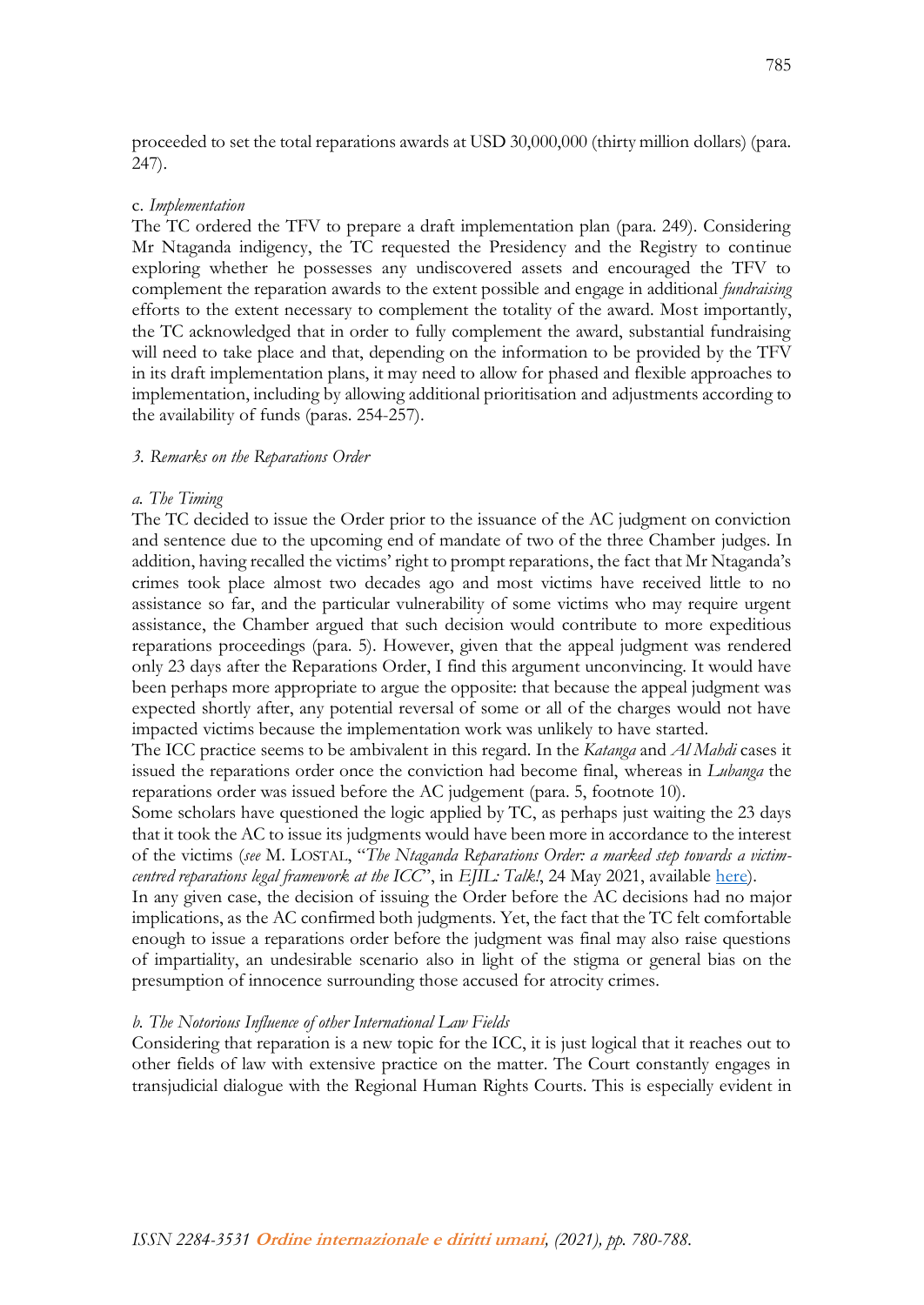the present Order, as it includes extensive human rights references, mostly from the Inter-American Court of Human Rights (IACtHR).

The Order references iconic cases of the IACtHR and draws on two extremely important concepts coined by the Inter-American system: life plan and intersectionality (para. 60). The concept of damage to "life plan" or "project of life" had already been endorsed by the ICC in the *Lubanga* Case. In terms of the ICC, it refers to the *"lack of self-realisation of a person who, in light of their vocations, aptitudes, circumstances, potential, and aspirations, may have reasonably expected to achieve certain things in their life".* This is expressed in the expectations of personal, professional, and familial development that are possible under normal circumstances. Accordingly, the damage implies loss or severe diminution of prospects for personal development in a manner that is irreparable or reparable only with great difficulty, but nonetheless can be addressed through particular modalities of reparations (para. 72). This is an excellent input for cases involving child soldiers, whose project of life is severely damaged. On the other hand, the notion of intersectionality is normally employed in cases that involve a specific form of discrimination that resulted from the intersection of several factors. In Judge Ferrer Mac-Gregor's words: *"intersectional discrimination refers to multiple reasons or factors that interact to create a unique and distinct burden or risk of discrimination. (…) This approach is important because it underscores the particularities of the discrimination suffered by groups that, historically, have been discriminated against for more than one of the prohibited reasons established in various human rights treaties."*  (*[Gonzales Lluy et al. v. Ecuador](https://www.corteidh.or.cr/docs/casos/articulos/seriec_298_ing.pdf)*, Concurring Opinion, para. 11). This logic intends to go beyond the mere addition of discriminative elements (gender, age, socioeconomical status, race, etc.) but to a new and aggravated discriminatory condition.

Nonetheless, even if this approach can be extremely useful when addressing victims and their harm, taking it to its last consequences may not be suited for the ICC. It's reasonable to bind the commission of discriminatory crimes to structural biases, hence the perpetrator takes advantage of this state of affairs to commit the crimes. When going down this path, some may suggest the Court to ensure that reparations properly address any underlying and overlapping *systems of power*, oppression and injustices (*see* G. MAUČEC, *On Implementation of Intersectionality in Prosecuting and Adjudicating Mass Atrocities by the International Criminal Court*, in *International Criminal Law Review*, 2021, pp. 1-34, available [here\)](https://brill.com/view/journals/icla/aop/article-10.1163-15718123-bja10064/article-10.1163-15718123-bja10064.xml?language=en¨).

However, this may be another farfetched proposal, as structural discrimination can be better addressed from an IHRL perspective that involves the active participation of a massive structure such as the State, considering that *structural* bias require *structural* reforms. Once again, the ICC acts within the limits of individual criminal responsibility and is ill-suited for generating a massive internal change within social, governmental and even cultural circles. This proposal is without prejudice to the benefits of applying an intersectional perspective to the victims of certain cases, which is a great input for the Court's jurisprudence, inasmuch as it is applied according to its legal framework and actual capacities.

The TC appears to be aware of this risk, as it considered that transformative reparations aim at producing restorative and corrective effects in addition to promoting structural changes, dismantling discriminations, stereotypes, and practices that may have contributed to creating the conditions for the crime to happen (paras. 94 and 209). In this regard, the judges acknowledged "*the challenges involved in addressing ambitious transformative programmes to tackle*  conditions of structural injustice, especially in the absence of State and civil society action, and the nature of *reparations in the Court's context*" (para. 94, footnote 254). Thus, the TC highlighted the inherent shortcomings of the Court's mandate when it comes to tackling situations of generalized and structural violence via reparations.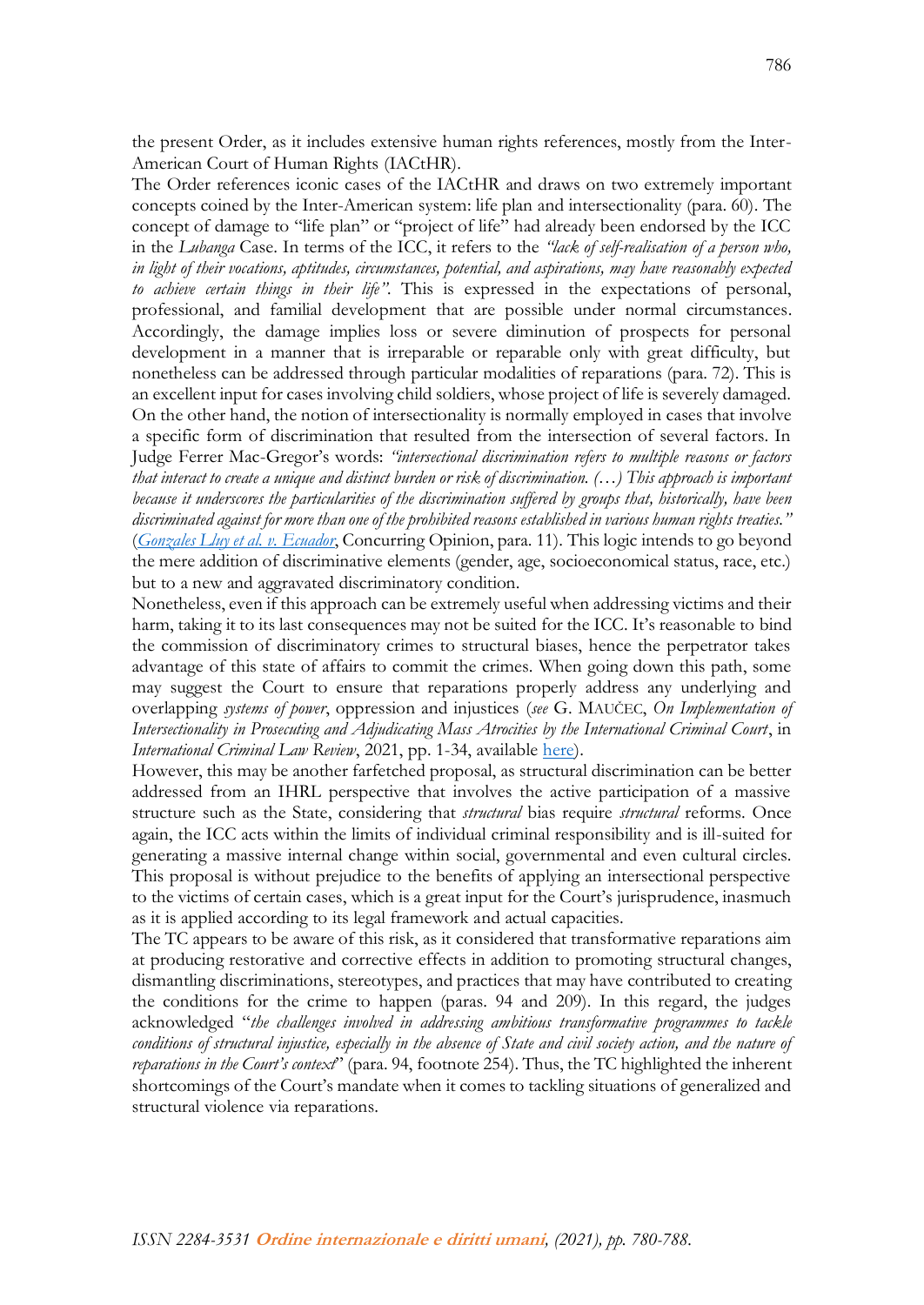Another field implicitly influencing the Order is Transitional Justice (TJ), as the TC constantly takes into account the situation on the ground and the pacification processes. For the TC, reparations *"may also have a symbolic, preventative, or transformative value, and may assist in promoting reconciliation between the victims of the crime, the affected communities, and the convicted person*" (para. 82, also para. 90). Which comes as no surprise as TJ has always been a relevant component of the Court's discourse over the years, for instance through the application the "interest of justice" clause. (see D. ÐUKIC, *Transitional justice and the International Criminal Court – in ''the interests of justice''?*, in *Int. Rev. Red Cr.*, 2007, pp. 691-718, available [here\)](https://international-review.icrc.org/sites/default/files/irrc-867-9.pdf).

Finally, despite its reluctancy, the Court appears to be dangerously approaching the domains of humanitarian assistance. Namely, the Order addresses the principle of "do no harm" (para. 50), not to mention the ICC's broader picture, where the TFV carries out activities way beyond reparation of harm caused by the commission of international crimes.

# *c. SGBV*

The topic of SGBV was central to the *Ntaganda* case as a whole and this echoed in the Order, as the TC explicitly addressed this thematic in the *Victims* sections of the Principles on Reparation. Notably, it endorsed a gender-inclusive and sensitive approach to reparations which integrates intersectionality as a core component and takes into account the existence of previous gender and power imbalances, as well as the differentiated impact of harm depending on the victim's sex or gender identity (paras. 60-61).

Regarding SGBV, the TC noted that *"(g)ender-based crimes are those committed against persons because of their sex and or gender expression or identity*" and that they are "*not always manifested as a form of sexual violence"*. Additionally, it clarified that it does not follow the assumption that SGBV victims are unable or unwilling to come forward and recognised the especially grave nature and consequences of this crimes, in particular against children (paras. 63-66). These inputs are especially relevant for the cases of rape and sexual slavery, although it would be interesting to see the Court apply intersectionality and a gender approach to other crimes and their victims.

# *d. Expectations v. Reality*

This case is very interesting as it is framed within the Court's activity in relation to the situation in DRC. In fact, the TC constantly notes that some individuals may qualify as victims both of the *Lubanga* and *Ntaganda* cases (i.e., paras. 13, 30, 219-221). In order to prevent overlapping, the TC decided to consider that the reparation programmes implemented in the *Lubanga* case should be understood to repair the victims' harm on behalf of both Mr Lubanga and Mr Ntaganda (para. 220). Hence it is worth looking at where the Lubanga reparation process stands, in order to foresee how the Ntaganda process may unfold.

The *Lubanga* reparations stage started in 2012; yet, given all the procedure requirements, the TFV was only able to announce details concerning [the collective service-based reparations](https://www.trustfundforvictims.org/en/news/factsheet-4-march-2021-collective-reparations-form-services-victims-crimes-which-thomas) in March 2021. Trial Chamber II set the amount of liability of Mr Lubanga at USD 10 million, however since he is considered indigent, the TFV has complemented the payment of this award with the amount of EUR 3.85 million and continues to strive to make more funds available through voluntary contributions by States and private actors (*see* TFV [Lubanga File\)](https://www.trustfundforvictims.org/what-we-do/reparation-orders/lubanga). Can victims expect anything better for the *Ntaganda* process? At least this will not be the Court's first reparations rodeo.